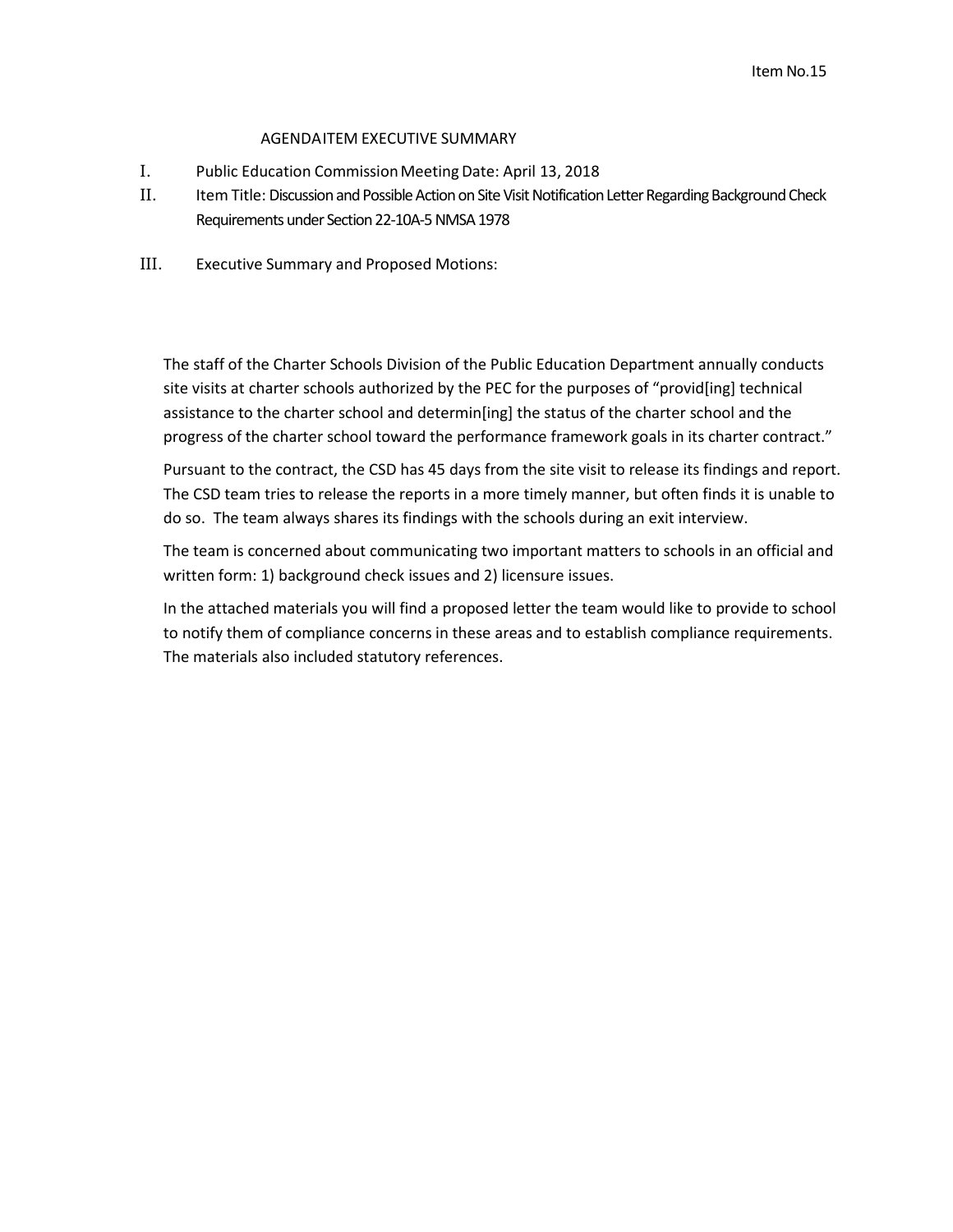| Date: $\overline{\phantom{a}}$ | <u> 1980 - Jan Barbarat, manala</u> |  |  |
|--------------------------------|-------------------------------------|--|--|
|                                |                                     |  |  |
|                                |                                     |  |  |
|                                |                                     |  |  |
|                                |                                     |  |  |
|                                |                                     |  |  |
|                                |                                     |  |  |

RE: Notification of noncompliance with background check requirements under Section 22-10A-5 NMSA 1978

HAND DELIVERED TO SCHOOL

 $\noindent \textsf{Dear}$   $\qquad \qquad \textsf{.}$ 

On \_\_\_\_\_\_\_\_\_\_\_\_\_\_\_\_\_\_\_\_\_\_\_, staff of the New Mexico Public Education Department (PED) conducted a site visit to **conducted** a site visit to **and a site visit** of  $\overline{a}$  and  $\overline{b}$  and  $\overline{c}$  and  $\overline{d}$  and  $\overline{c}$  and  $\overline{d}$  and  $\overline{d}$  and  $\overline{d}$  and  $\overline{d}$  and  $\overline{d}$  and  $\overline{d}$  and  $\over$ staff reviewed the school's compliance with background check requirements as prescribed in Section 22-10A-5 NMSA 1978.

The school could not provide evidence of compliance with Section 22-10A-5 NMSA 1978, as applicable, for the following personnel:

Further, we have confirmed with the PED's licensure bureau that the following individuals do not possess a valid teaching license, background check, or application on file with PED:

Section 22-8B-12(F) NMSA 1978 requires the Public Education Commission ("Commission") to promptly notify the governing body of the charter school of the unsatisfactory review and provide reasonable opportunity for the governing body to remedy the problem. Section 22-8B-12(F) NMSA 1978 also grants the Commission the authority to take appropriate corrective actions or exercise sanctions in response to an unsatisfactory review.

This letter serves as written notice for the governing body to remedy the problem under Section 22-8B-12(F) NMSA 1978 of your school's failure to comply with statutory background check requirements and licensure requirements.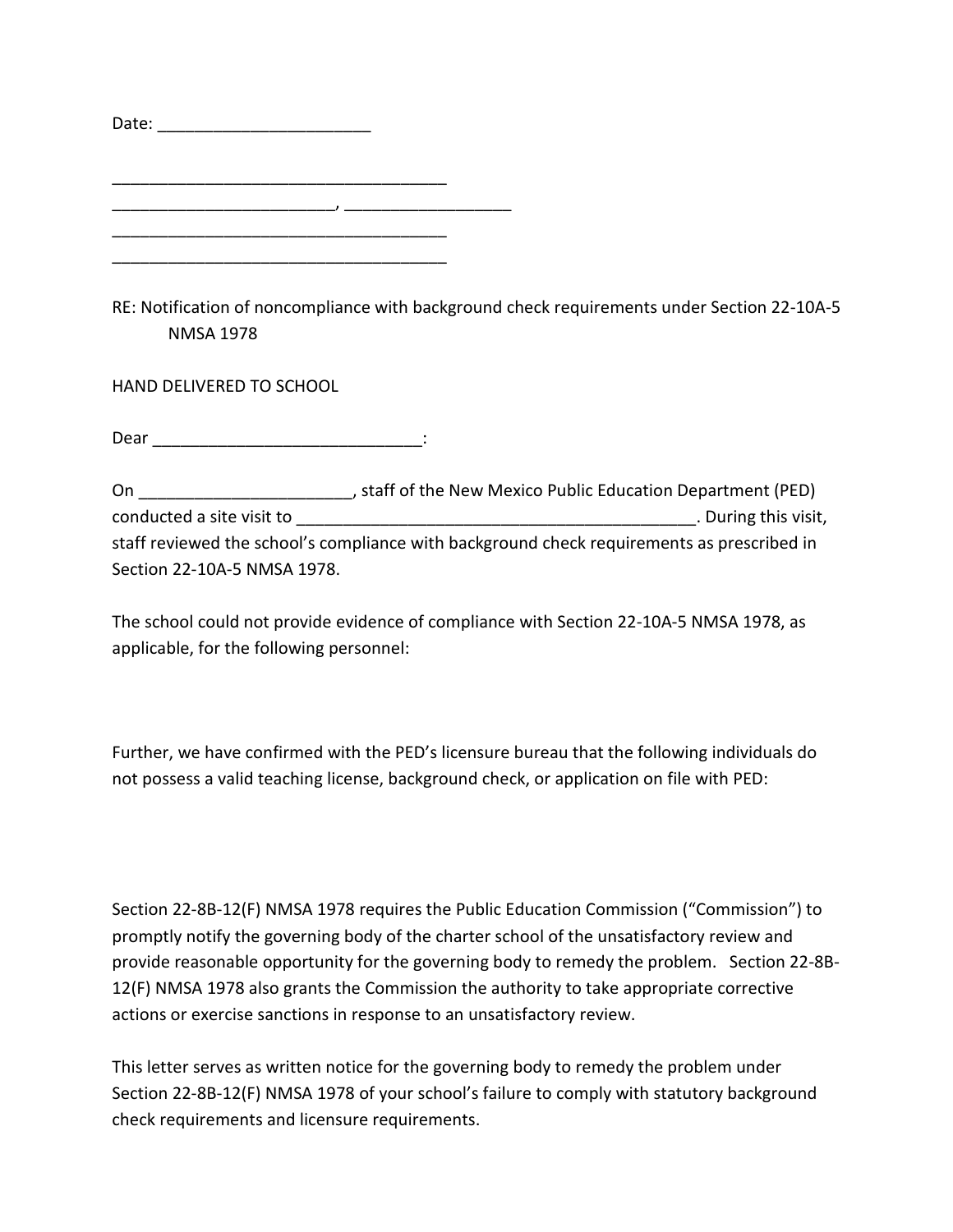Your school has 48 hours from the receipt of this notification to provide proof to the NMPED's charter schools office that 1) an application for the appropriate background check as required by Section 22-10A-5 NMSA 1978 has been received by 3M Cogent and 2) fingerprints have been taken at an approved Cogent fingerprinting site *for each individual listed on this letter's first page and currently employed at your school*.

Further, your school has 48 hours from the receipt of this notification to provide proof to the NMPED's charter schools office that the following individuals who neither have a background check on file with the PED nor with the school have been removed from the classroom immediately. These individuals shall not be allowed to have unsupervised access to students until a background check has been completed and reviewed by the school or the PED.

Finally pursuant to Section 22-10A-3(C) NMSA 1978, your school has 48 hours from the receipt of this notification to provide proof to the NMPED's charter schools office that the following individuals who do not hold a valid license or certificate (or have not submitted a complete application for licensure or certification) within the first three months from beginning employment duties shall not be compensated for services rendered until they demonstrate that they hold a valid license.

At its meeting on Table 1 and the Commission will determine whether the school has failed to comply with statutory background check requirements, whether the school has demonstrated prompt action to come into compliance with the requirements of Section 22- 10A-5 NMSA 1978 within 48 hours of written notification, and whether corrective actions or sanctions will be imposed.

Provided with this letter is a copy of Section 22-10A-5 NMSA 1978 and the Commission's Policy Statement on Background Check Violations.

If you have any questions, please contact me at (505) 827-6660.

Sincerely,